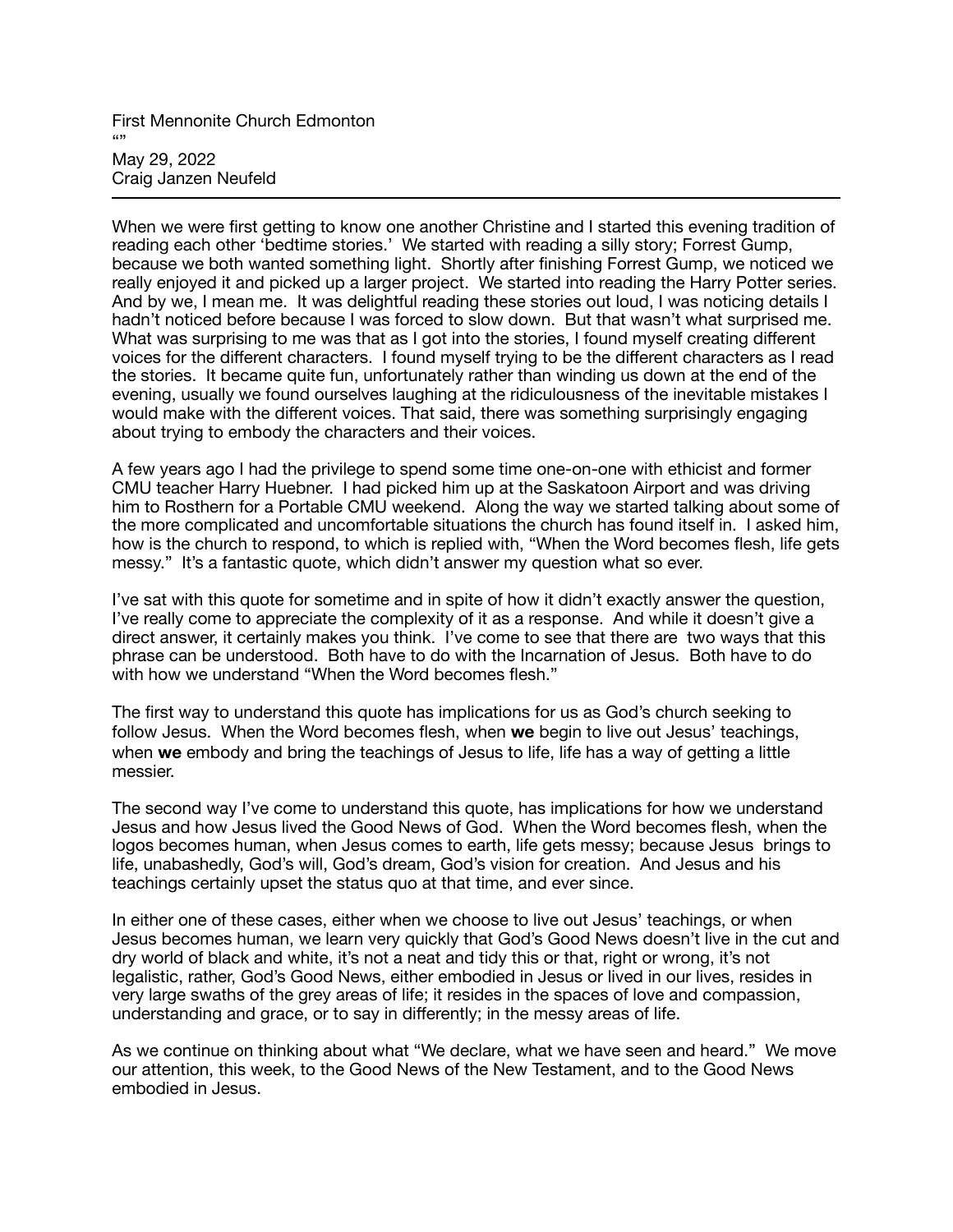<span id="page-1-2"></span>About a decade ago when Mennonite Church Canada was having discussions surrounding faithful interpretation of scripture, one of the things we were reminded of was that Jesus interpreted scripture, what one person identified as a "hermeneutic of Jesus."[1](#page-1-0). No where is this more obvious than in the scripture that was read for us today. Where Jesus takes the scroll of Isaiah, and after finding and reading what we label as chapter 61, he proclaims that he is the fulfillment of this prophecy. That, he, Jesus of Nazareth, is the fulfillment of this promise of God to "to bring good news to the oppressed, to bind up the brokenhearted, to proclaim liberty to the captives, and release to the prisoners."

Time and time again, we see Jesus, not abolishing or replacing what's been said in the Old Testament, not negating God's Good News, rather we hear Jesus **extending** God's Good News. We could almost say that the Good News of the New Testament is an extension of the Good News of the Old Testament; that Jesus' Good News is a revision and expansion of God's Good News.

Where God's Good News was that God is with you, God leads you, God is present to you in the joys and in the struggles; that God is present and at work in the world; the Good News of the New Testament; the Good News of Jesus is that, all that has been said before is true AND, it's for all, it is extended not just to God's chosen peoples, but to all of creation! Theologian Andy Brubacher Kaethler, (it sounds odd to say that because he was my youth pastor) in a recent article in the Conrad Grebel Review writes: "Jesus is both the bearer of Good News and the Good News itself. The Good News is not just an idea, is God's presence. In the Incarnation there is completely congruency between medium and message, between the person of Jesus - who was born, taught, healed, was crucified, and rose again—and the Good News of salvation, liberation, and reconciliation."[2](#page-1-1)

<span id="page-1-3"></span>This, of course, landed Jesus in hot water. If we were to read on from where we stopped, we will see that Jesus claiming his identity, embodying his calling as Messiah, doesn't always lead to acceptance, it leads to instead a messy life.

This is where the other understanding of Harry Huebner's phrase applies to us. We are called to embody the Good News; a Good News of both Testaments, a Good News of Old and New, that God is present to everyone and at work in all of creation…it's that tricky three letter word again…all. We are called to bring the Good News of the New Testament to life, to take the words of scripture and transform them into flesh, we are called to embody them; Incarnate them. And when we do life will get messy.

It may place us in uncomfortable situations, it may lead us to tough dilemmas, it may cause us to speak when we'd rather be quiet, it may move us to open our hearts when they may rather be closed. There is a quote by Theologian Henri Nouwen which I hand hanging on the cork board in my office. It says "Jesus has a different vision of maturity. It's the ability and willingness to go where you would rather not." Maybe I can amend this for our purposes and say, that Jesus's vision of maturity is the ability and willingness to let life get messy.

And here's the assurance that is Good News for us, as we live out our calling. We don't do this on our own. We do this with a God who has promised to be with us, a God who sends the Holy Spirit to guide and equip us, to inspire us and lead us. And we do this all in the context of being a community. We receive help form one another. We are encouraged and strengthened

<span id="page-1-0"></span>https://www.commonword.ca/FileDownload/16231/BFC-4.pdf [1](#page-1-2)

<span id="page-1-1"></span><sup>&</sup>lt;sup>[2](#page-1-3)</sup> Brubacher Kaethler, Andy, "The Enduring Significance of the Incarnation for the Church In a Digital Age," *Conrad Grebel Review 39* no. 2, (Spring 2021): pgs 100-101.